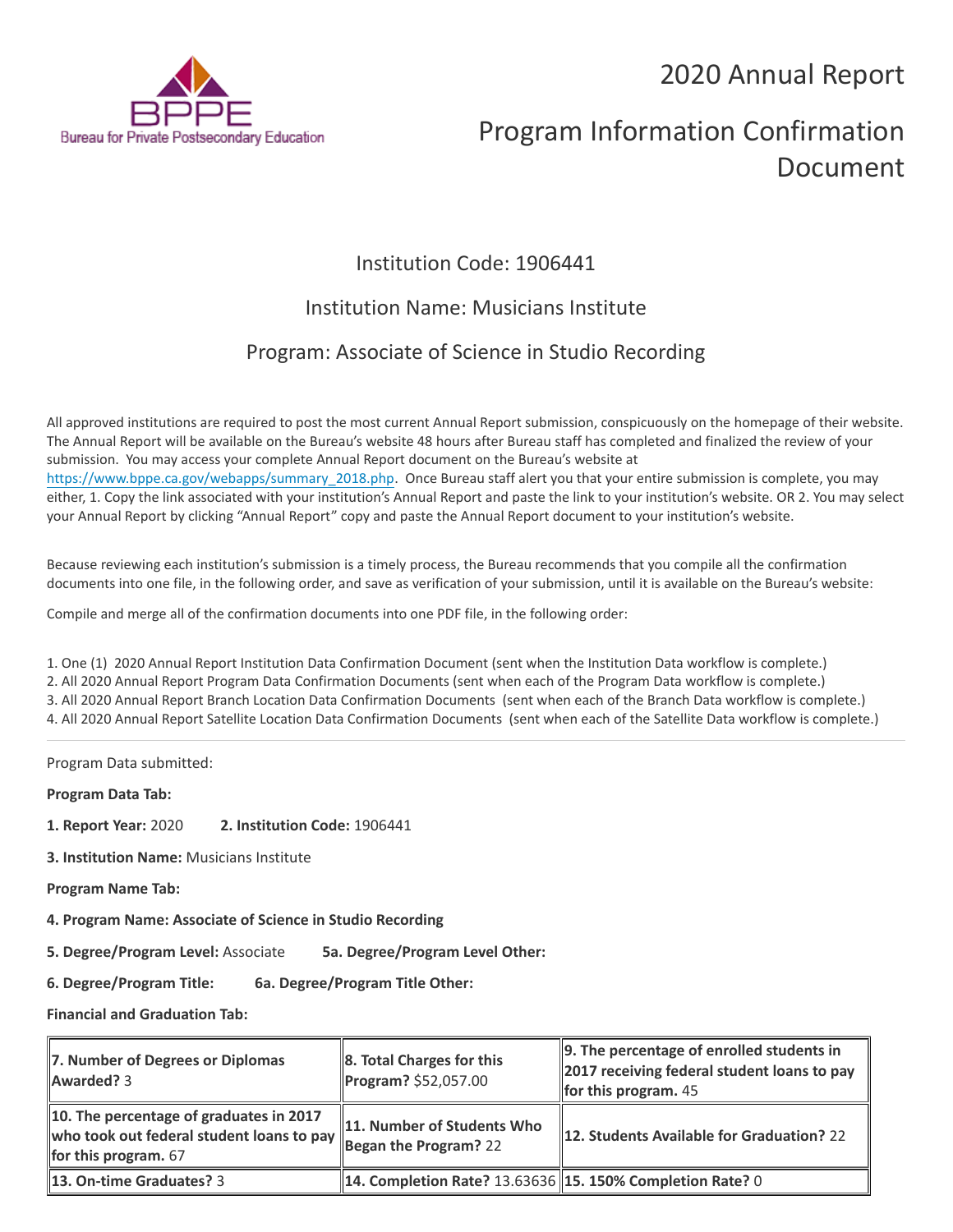#### **16. Is the above data taken from the Integrated Postsecondary Education Data System (IPEDS) of the United States Department of Education?** Yes

#### **Placement Data Tab:**

CEC § 94929.5 requires institutions to report placement data for every program that is designed or advertised to lead to a particular career, or advertised or promoted with any claim regarding job placement.

| 17. Graduates Available for<br><b>Employment?</b> 3                                                                                                                  | 18 Graduates Employed in the<br>Field? 2 | 19. Placement<br>Rate? 66.66667 |  |  |
|----------------------------------------------------------------------------------------------------------------------------------------------------------------------|------------------------------------------|---------------------------------|--|--|
| 20. Graduates Employed in the field                                                                                                                                  |                                          |                                 |  |  |
| 20a. 20 to 29 hours per week? $1$                                                                                                                                    | 20b. At least 30 hours per week? 1       |                                 |  |  |
| $\ $ 21. Indicate the number of graduates employed                                                                                                                   |                                          |                                 |  |  |
| $\ $ 21a. In a single position in the field of study: 2<br>21b. Concurrent aggregated positions in the field of<br>study: $0$                                        |                                          |                                 |  |  |
| 21c. Freelance/self-employed: 0<br>21d. By the institution or an employer owned by the institution, or<br>an employer who shares ownership with the institution: $0$ |                                          |                                 |  |  |

#### **Exam Passage Rate Tab:**

5 CCR §74112(j) requires the institution to collect the exam passage data directly from its graduates if the exam passage data is not available from the licensing agency.

**22. Does this educational program lead to an occupation that requires State licensing?** No

#### **22a. Do graduates have the option or requirement for more than one type of State licensing exam?**

 **Option/Requirement #1: Option/Requirement #2: Option/Requirement #3: Option/Requirement #4:**

**Exam Passage Rate - Year 1 Tab:**

**23. Name of the State licensing entity that licenses the field:** No

**24. Name of Exam?**

| 25. Number of Graduates Taking | 26. Number Who Passed the | 27. Number Who Failed the | $\ $ 28. Passage |
|--------------------------------|---------------------------|---------------------------|------------------|
| <b>State Exam?</b>             | <b>State Exam?</b>        | <b>State Exam?</b>        | Rate?            |

**29. Is This Data from the State Licensing Agency that Administered the Exam? 29a. Name of Agency:**

**30. If the response to #29 is "No", provide a description of the process used for Attempting to Contact Students.**

**Exam Passage Rate - Year 2 Tab:**

**31. Name of the State licensing entity that licenses the field:**

**32. Name of Exam?**

| 33. Number of Graduates Taking | 34. Number Who Passed the | <b>35. Number Who Failed the</b> | $\parallel$ 36. Passage |
|--------------------------------|---------------------------|----------------------------------|-------------------------|
| <b>State Exam?</b>             | <b>State Exam?</b>        | <b>State Exam?</b>               | $\parallel$ Rate?       |

**37. Is This Data from the State Licensing Agency that Administered the Exam? 37a. Name of Agency:**

**38. If the response to #37 is "No", provide a description of the process used for Attempting to Contact Students.** 

**Salary Data Tab:**